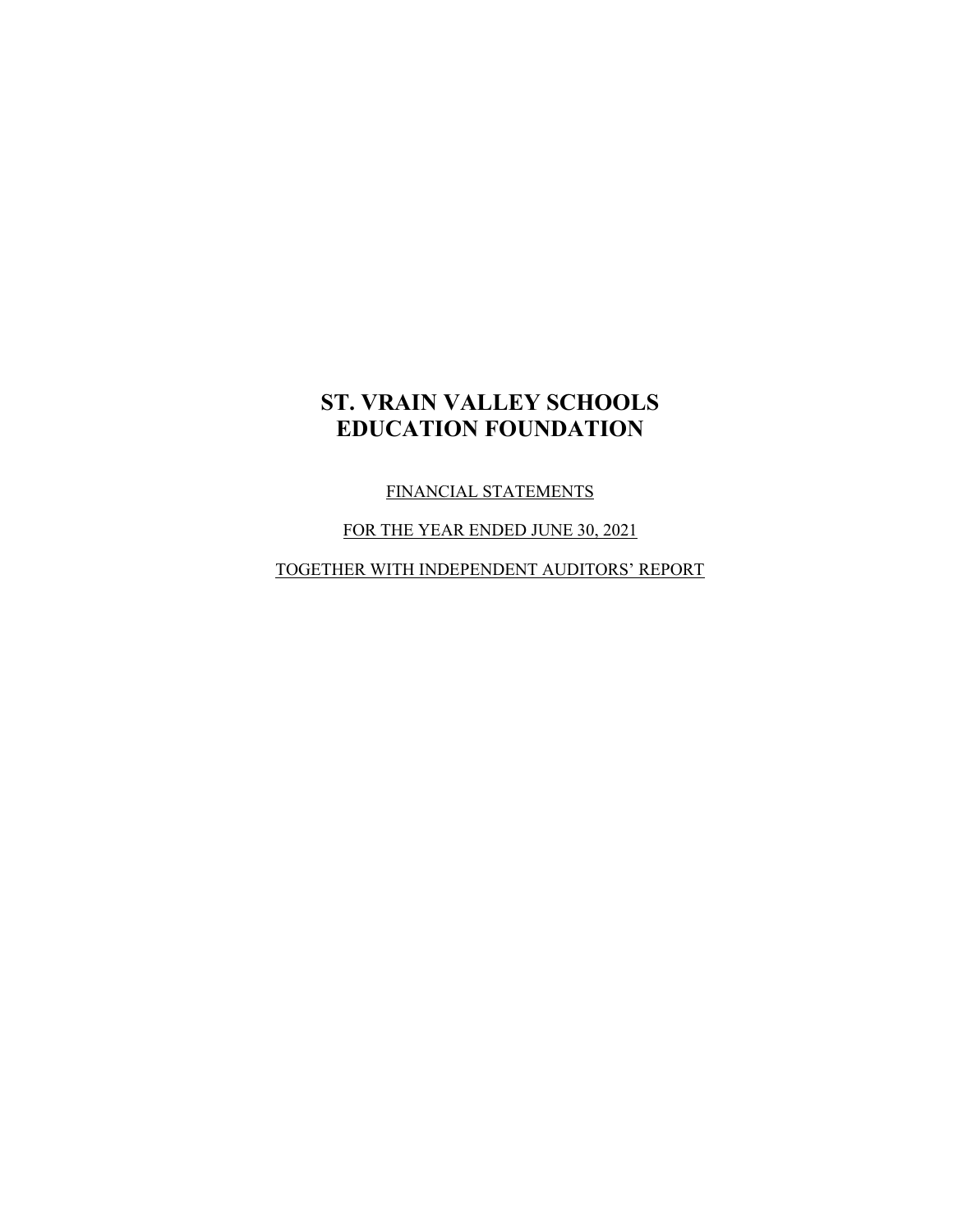## FINANCIAL STATEMENTS FOR THE YEAR ENDED JUNE 30, 2021

## **CONTENTS**

|                                         | Page           |
|-----------------------------------------|----------------|
| Independent Auditors' Report            | $\mathbf{1}$   |
| <b>Financial Statements</b>             |                |
| <b>Statement of Financial Position</b>  | 3              |
| <b>Statement of Activities</b>          | $\overline{4}$ |
| <b>Statement of Functional Expenses</b> | 5              |
| <b>Statement of Cash Flows</b>          | 6              |
| Notes to Financial Statements           | $\tau$         |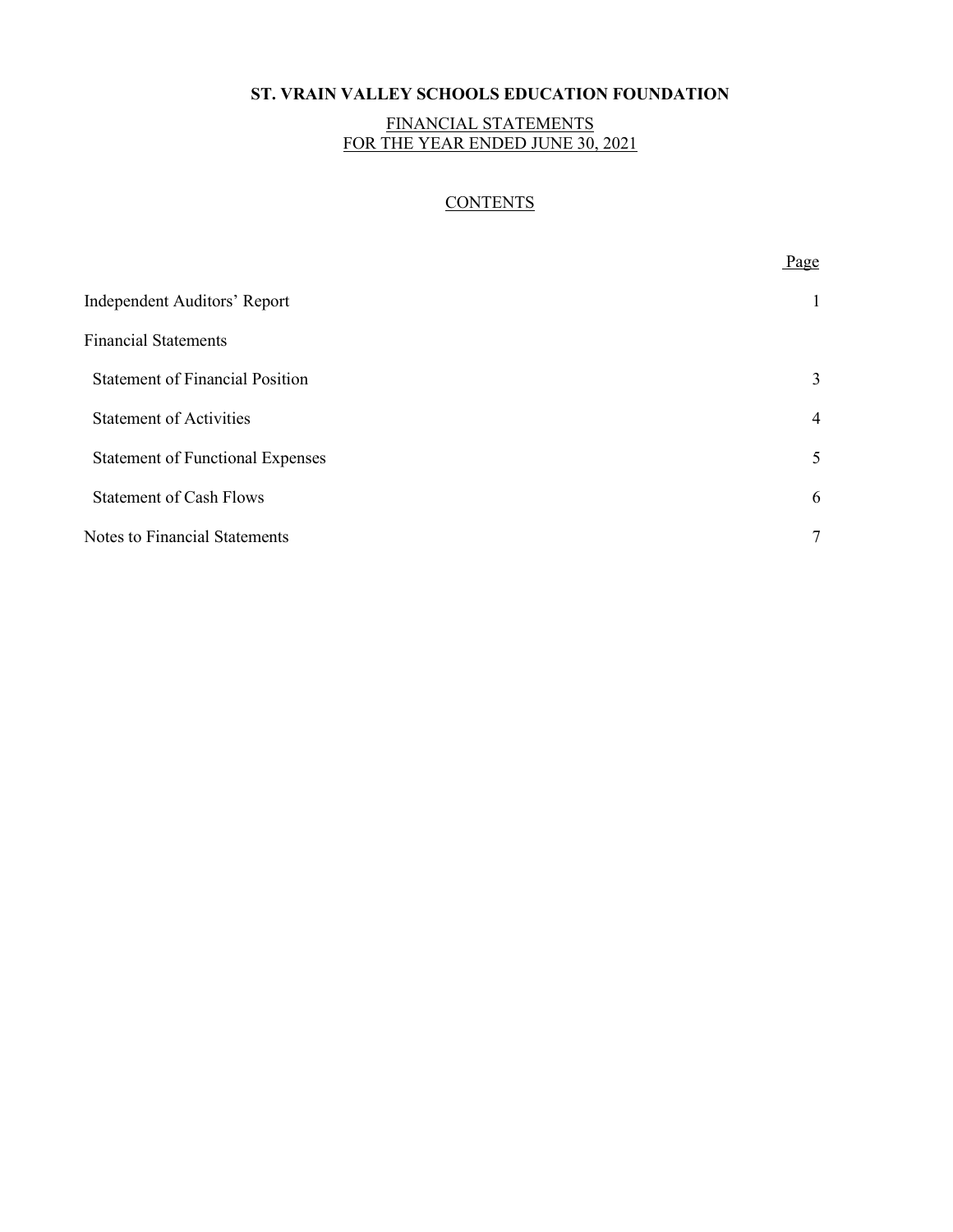

February 14, 2022

## INDEPENDENT AUDITORS' REPORT

Board of Directors St. Vrain Valley Schools Education Foundation Longmont, Colorado

## **Opinion**

We have audited the accompanying financial statements of St. Vrain Valley Schools Education Foundation (a nonprofit organization), which comprise the statement of financial position as of June 30, 2021, and the related statements of activities, functional expenses, and cash flows for the year then ended, and the related notes to the financial statements.

In our opinion, the financial statements referred to above present fairly, in all material respects, the financial position of St. Vrain Valley Schools Education Foundation as of June 30, 2021, and the changes in its net assets and its cash flows for the year then ended in accordance with accounting principles generally accepted in the United States of America.

## **Basis for Opinion**

We conducted our audit in accordance with auditing standards generally accepted in the United States of America. Our responsibilities under those standards are further described in the Auditor's Responsibilities for the Audit of the Financial Statements section of our report. We are required to be independent of St. Vrain Valley Schools Education Foundation and to meet our other ethical responsibilities in accordance with the relevant ethical requirements relating to our audit. We believe that the audit evidence we have obtained is sufficient and appropriate to provide a basis for our audit opinion.

## **Responsibilities of Management for the Financial Statements**

Management is responsible for the preparation and fair presentation of the financial statements in accordance with accounting principles generally accepted in the United States of America, and for the design, implementation, and maintenance of internal control relevant to the preparation and fair presentation of financial statements that are free from material misstatement, whether due to fraud or error.

In preparing the financial statements, management is required to evaluate whether there are conditions or events, considered in the aggregate, that raise substantial doubt about St. Vrain Valley Schools Education Foundation's ability to continue as a going concern within one year after the date that the financial statements are available to be issued.

## **Auditor's Responsibilities for the Audit of the Financial Statements**

Our objectives are to obtain reasonable assurance about whether the financial statements as a whole are free from material misstatement, whether due to fraud or error, and to issue an auditor's report that includes our opinion. Reasonable assurance is a high level of assurance but is not absolute assurance and therefore is not a guarantee that an audit conducted in accordance with generally accepted auditing standards will always detect a material misstatement when it exists. The risk of not detecting a material misstatement resulting from fraud is higher than for one resulting from error, as fraud may involve collusion, forgery, intentional omissions, misrepresentations, or the override of internal control. Misstatements, including omissions, are considered material if there is a substantial likelihood that, individually or in the aggregate, they would influence the judgment made by a reasonable user based on the financial statements.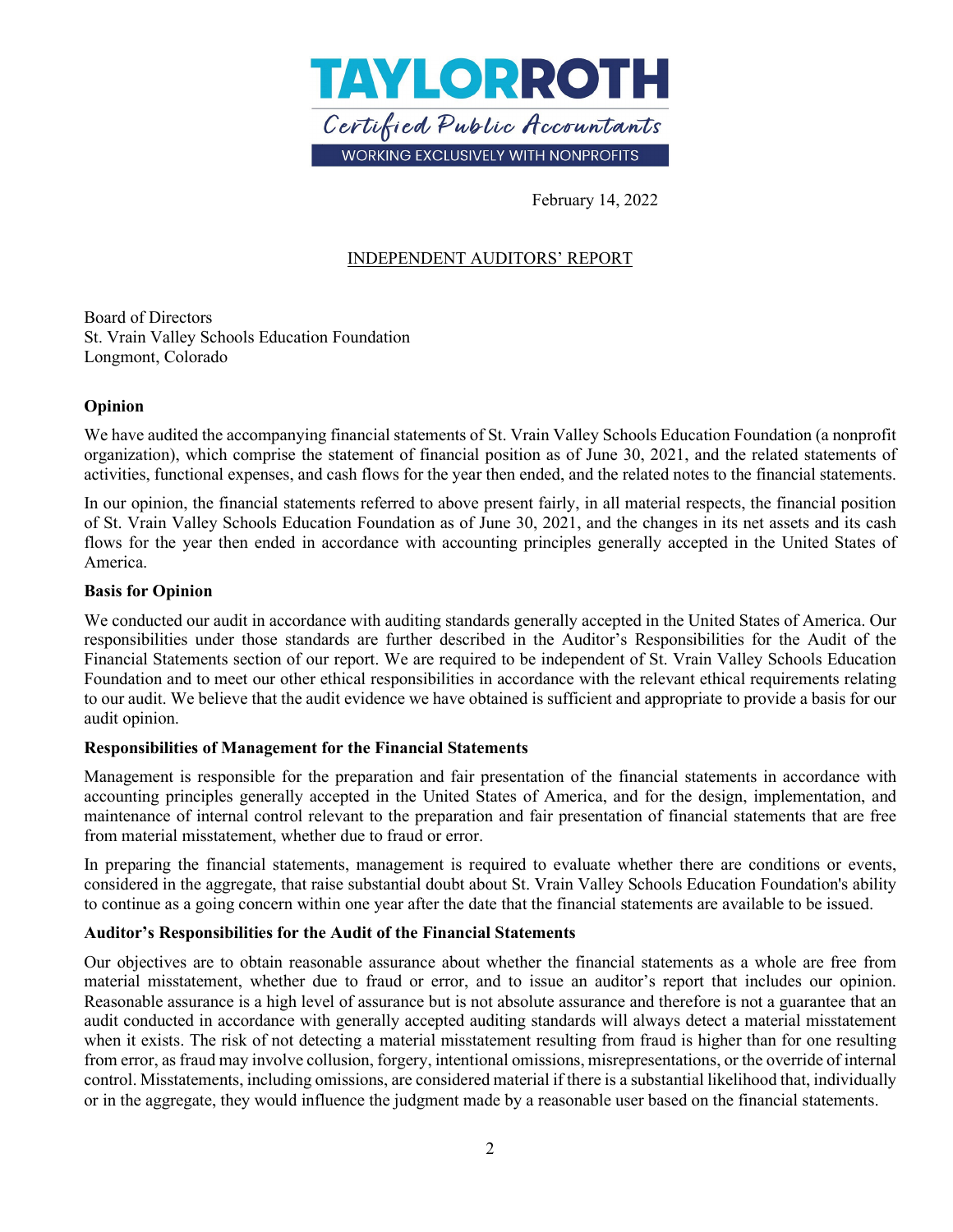In performing an audit in accordance with generally accepted auditing standards, we:

- Exercise professional judgment and maintain professional skepticism throughout the audit.
- Identify and assess the risks of material misstatement of the financial statements, whether due to fraud or error, and design and perform audit procedures responsive to those risks. Such procedures include examining, on a test basis, evidence regarding the amounts and disclosures in the financial statements.
- Obtain an understanding of internal control relevant to the audit in order to design audit procedures that are appropriate in the circumstances, but not for the purpose of expressing an opinion on the effectiveness of St. Vrain Valley Schools Education Foundation's internal control. Accordingly, no such opinion is expressed.
- Evaluate the appropriateness of accounting policies used and the reasonableness of significant accounting estimates made by management, as well as evaluate the overall presentation of the financial statements.
- Conclude whether, in our judgment, there are conditions or events, considered in the aggregate, that raise substantial doubt about St. Vrain Valley Schools Education Foundation's ability to continue as a going concern for a reasonable period of time.

We are required to communicate with those charged with governance regarding, among other matters, the planned scope and timing of the audit, significant audit findings, and certain internal control related matters that we identified during the audit.

## *Report on Summarized Comparative Information*

We have previously audited St. Vrain Valley Schools Education Foundation's 2020 financial statements and expressed an unmodified audit opinion on those audited financial statements in our report dated April 20, 2021. In our opinion, the summarized comparative information presented herein as of and for the year ended June 30, 2020, is consistent, in all material respects, with the audited financial statements from which it has been derived.

## Taylor Roth and Company PIK

TAYLOR, ROTH AND COMPANY, PLLC CERTIFIED PUBLIC ACCOUNTANTS DENVER, COLORADO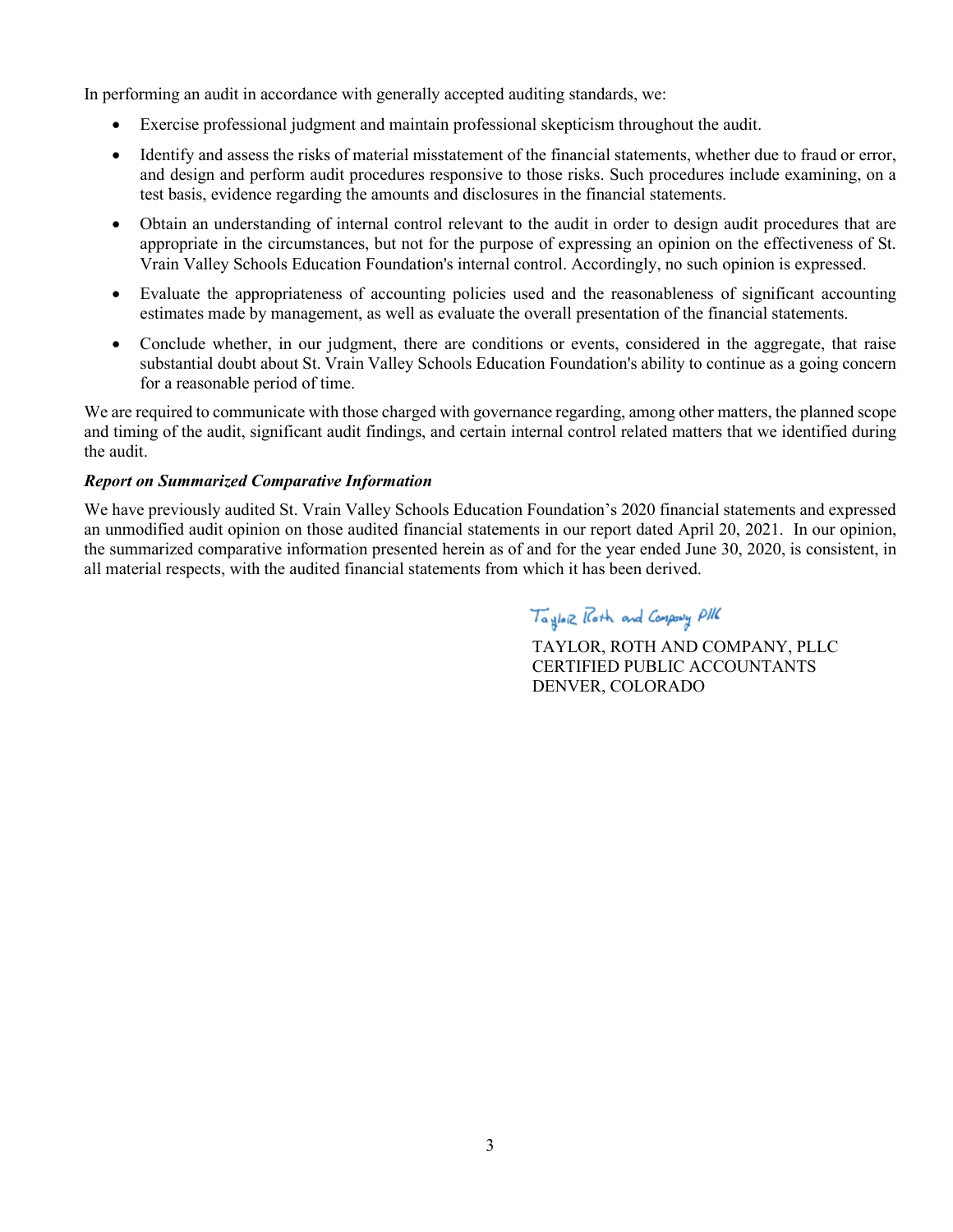## STATEMENT OF FINANCIAL POSITION JUNE 30, 2021 (WITH COMPARATIVE TOTALS FOR 2020)

|                                    | 2021          | 2020                    |
|------------------------------------|---------------|-------------------------|
| Assets                             |               |                         |
| Cash and cash equivalents          | 650,335<br>\$ | $\mathbb{S}$<br>504,018 |
| Accounts receivable                | 16,200        | 5,600                   |
| Prepaid expenses                   | 13,538        | 9,650                   |
| Investments (Note 3)               | 628,973       | 614,017                 |
| Property and equipment (Note 4)    | 5,280         | 6,342                   |
| Total assets                       | \$1,314,326   | \$1,139,627             |
| Liabilities and net assets         |               |                         |
| Liabilities                        |               |                         |
| Accrued payroll costs              | \$<br>11,458  | \$<br>16,115            |
| Deferred revenue                   | 8,706         | 2,753                   |
| PPP note payable (Note 5)          | 31,755        | 28,385                  |
| <b>Total liabilities</b>           | 51,919        | 47,253                  |
| Net assets                         |               |                         |
| Without donor restrictions         |               |                         |
| Undesignated                       | 343,188       | 193,218                 |
| Board designated operating reserve | 436,903       | 436,903                 |
|                                    | 780,091       | 630,121                 |
| With donor restrictions            |               |                         |
| Program related (Note 6)           | 382,316       | 362,253                 |
| Endowment (Note 3)                 | 100,000       | 100,000                 |
|                                    | 482,316       | 462,253                 |
| Total net assets                   | 1,262,407     | 1,092,374               |
| Total liabilities and net assets   | \$1,314,326   | \$1,139,627             |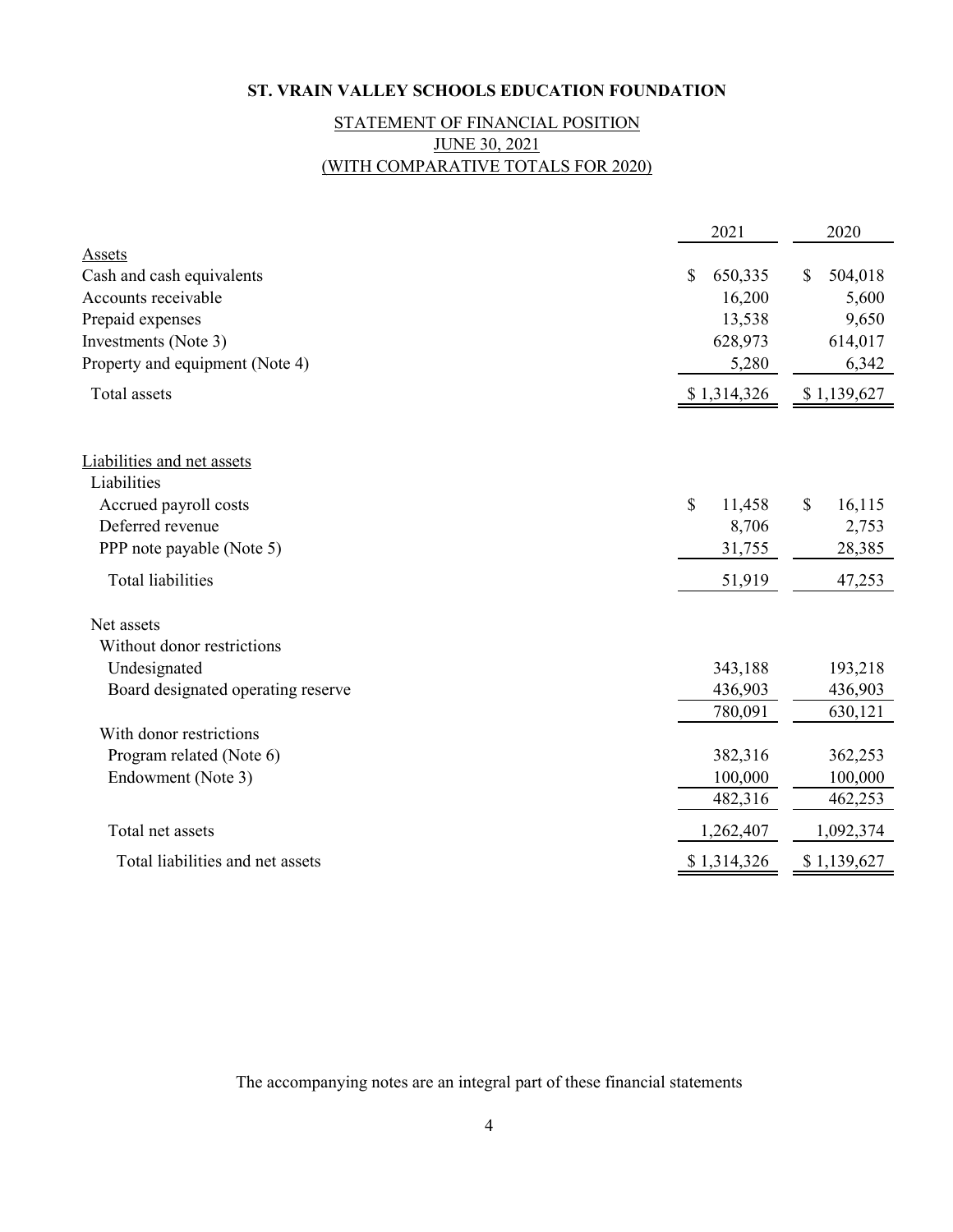## STATEMENT OF ACTIVITIES FOR THE YEAR ENDED JUNE 30, 2021 (WITH COMPARATIVE TOTALS FOR 2020)

|                                                  | 2021         |                                |               |               | 2020          |
|--------------------------------------------------|--------------|--------------------------------|---------------|---------------|---------------|
|                                                  | Without      | <b>With Donor Restrictions</b> |               |               |               |
|                                                  | Donor        | Program                        |               |               |               |
|                                                  | Restrictions | Related                        | Endowment     | Total         | Total         |
| Revenue and other support                        |              |                                |               |               |               |
| Grants and contributions                         | 87,835<br>\$ | 320,743<br>\$                  | \$            | \$<br>408,578 | 466,596<br>\$ |
| Special events                                   | 185,513      |                                |               | 185,513       | 190,535       |
| Less: direct event expenses                      | (68, 429)    |                                |               | (68, 429)     | (123, 828)    |
| Realized or unrealized gain(loss) on investments | 106,404      |                                |               | 106,404       | (8,165)       |
| Blue Mountain Elementary PTO                     |              | 69,375                         |               | 69,375        | 97,871        |
| PPP note forgiveness                             | 28,385       |                                |               | 28,385        | 25,051        |
| Interest income                                  | 14,205       |                                |               | 14,205        | 14,443        |
| In-kind contributions (Note 7)                   | 58,454       |                                |               | 58,454        | 18,809        |
| Net assets released from restrictions (Note 8)   | 370,055      | (370, 055)                     |               |               |               |
| Total revenue and other support                  | 782,422      | 20,063                         |               | 802,485       | 681,312       |
| Expense                                          |              |                                |               |               |               |
| Program                                          | 529,731      |                                |               | 529,731       | 542,393       |
| Supporting services                              |              |                                |               |               |               |
| Management and general                           | 79,233       |                                |               | 79,233        | 56,462        |
| Fundraising                                      | 23,488       |                                |               | 23,488        | 10,458        |
| Total expense                                    | 632,452      |                                |               | 632,452       | 609,313       |
| Change in net assets                             | 149,970      | 20,063                         |               | 170,033       | 71,999        |
| Net assets, beginning of year                    | 630,121      | 362,253                        | 100,000       | 1,092,374     | 1,020,375     |
| Net assets, end of year                          | 780,091<br>S | 382,316<br>\$                  | 100,000<br>\$ | \$1,262,407   | \$1,092,374   |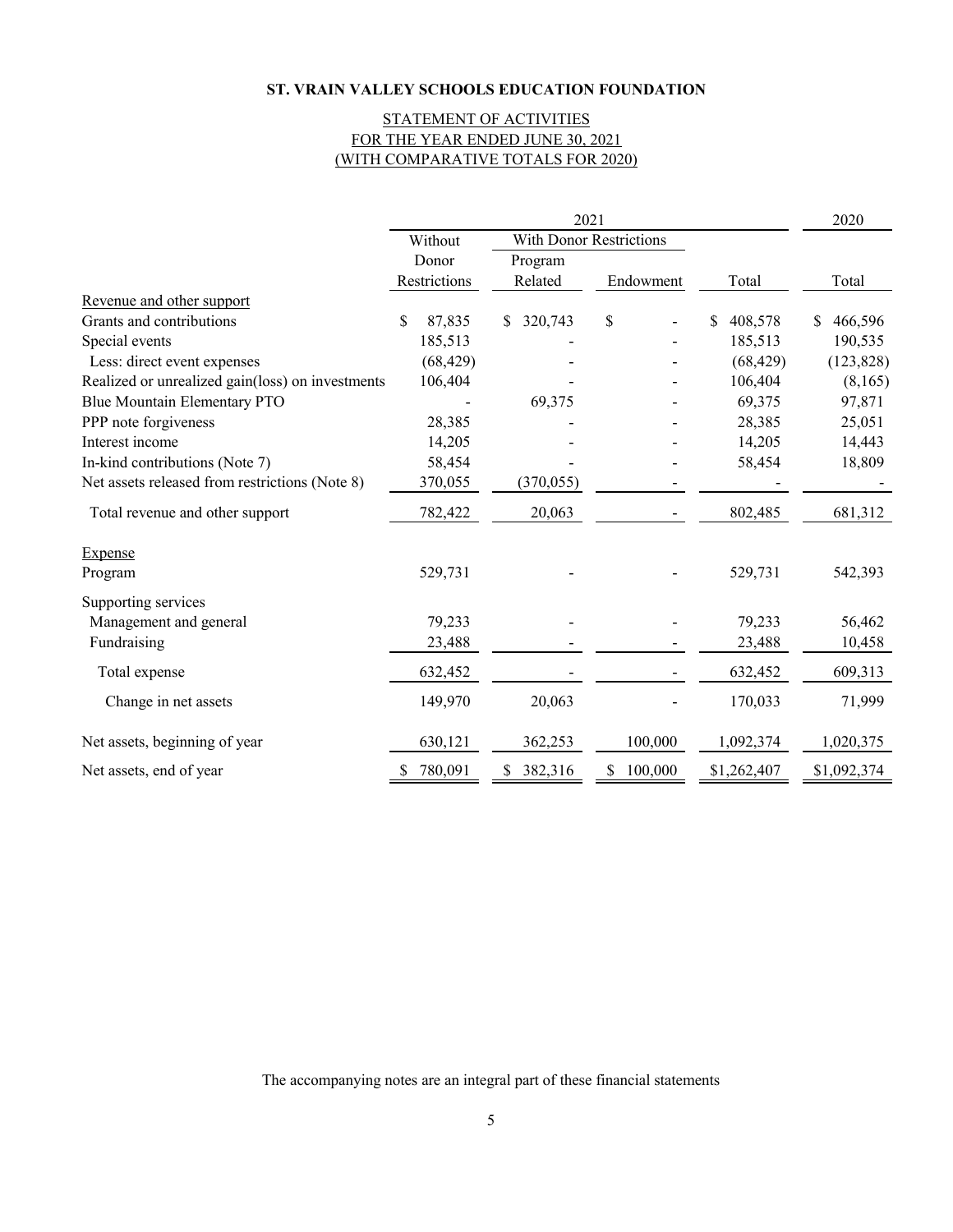## (WITH COMPARATIVE TOTALS FOR 2020) STATEMENT OF FUNCTIONAL EXPENSES FOR THE YEAR ENDED JUNE 30, 2021

|                                  | 2021                       |         |    |                              | 2020          |                  |               |               |
|----------------------------------|----------------------------|---------|----|------------------------------|---------------|------------------|---------------|---------------|
|                                  | <b>Supporting Services</b> |         |    |                              |               |                  |               |               |
|                                  |                            | Program |    | Management<br>and<br>General |               | Fund-<br>raising | Total         | Total         |
| Salaries                         | \$                         | 143,085 | \$ | 11,924                       | $\mathcal{S}$ | 3,974            | \$<br>158,983 | \$<br>156,475 |
| Payroll taxes and benefits       |                            | 39,349  |    | 3,279                        |               | 1,093            | 43,721        | 31,445        |
| Grants and scholarships          |                            | 287,106 |    |                              |               |                  | 287,106       | 123,964       |
| Office supplies                  |                            | 11,192  |    | 36,375                       |               | 8,395            | 55,962        | 86,795        |
| Emergency fund                   |                            | 20,440  |    |                              |               |                  | 20,440        | 40,000        |
| Occupancy                        |                            | 7,560   |    | 2,700                        |               | 540              | 10,800        |               |
| Audit                            |                            |         |    | 8,000                        |               |                  | 8,000         | 6,000         |
| Dues and subscriptions           |                            | 6,525   |    | 384                          |               | 769              | 7,678         | 5,971         |
| Bank and credit card fees        |                            |         |    | 7,661                        |               |                  | 7,661         | 8,517         |
| Customer relationship management |                            |         |    |                              |               | 6,200            | 6,200         |               |
| Telephone and internet           |                            | 2,791   |    | 1,396                        |               | 1,395            | 5,582         | 1,200         |
| Website                          |                            | 3,940   |    | 1,051                        |               | 262              | 5,253         | 5,842         |
| Advertising and marketing        |                            | 4,069   |    |                              |               |                  | 4,069         | 6,104         |
| Insurance                        |                            | 2,045   |    | 545                          |               | 137              | 2,727         | 2,372         |
| Accounting                       |                            |         |    | 1,748                        |               |                  | 1,748         | 1,888         |
| Printing                         |                            | 503     |    | 108                          |               | 107              | 718           |               |
| Postage                          |                            | 143     |    | 230                          |               | 203              | 576           | 499           |
| Meetings                         |                            |         |    | 310                          |               | 103              | 413           | 1,521         |
| Conference                       |                            | 250     |    |                              |               |                  | 250           | 2,103         |
| Event                            |                            | 208     |    |                              |               |                  | 208           | 1,228         |
| Travel                           |                            | 195     |    |                              |               |                  | 195           | 1,145         |
| Donated materials                |                            |         |    |                              |               |                  |               | 19,715        |
| Program expense                  |                            |         |    |                              |               |                  |               | 13,385        |
| Other                            |                            | 20      |    | 2,901                        |               |                  | 2,921         | 3,625         |
|                                  |                            | 529,421 |    | 78,612                       |               | 23,178           | 631,211       | 519,794       |
| Depreciation                     |                            | 310     |    | 621                          |               | 310              | 1,241         | 669           |
| Total                            | \$                         | 529,731 | \$ | 79,233                       | \$            | 23,488           | \$<br>632,452 | \$<br>520,463 |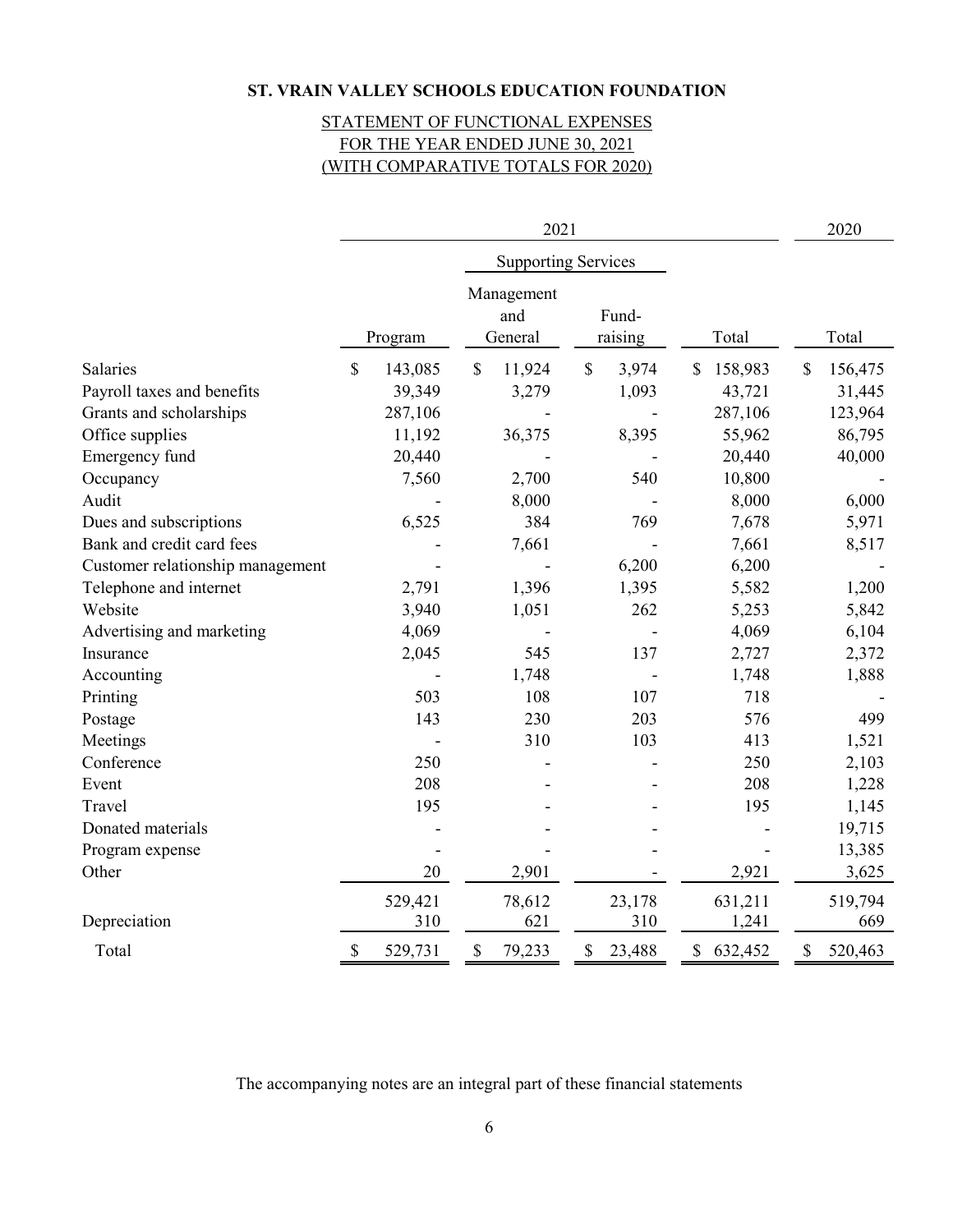## (WITH COMPARATIVE TOTALS FOR 2020) STATEMENT OF CASH FLOWS FOR THE YEAR ENDED JUNE 30, 2021

|                                                      | 2021                     | 2020          |
|------------------------------------------------------|--------------------------|---------------|
| Cash flows from operating activities                 |                          |               |
| Change in net assets                                 | 170,033<br>\$            | 71,999<br>\$  |
| Adjustments to reconcile change in net assets        |                          |               |
| to net cash provided by operating activities         |                          |               |
| PPP note forgiveness                                 | (28, 385)                |               |
| Depreciation                                         | 1,241                    | 669           |
| Changes in operating assets and liabilities          |                          |               |
| (Increase) decrease in accounts receivable           | (10,600)                 | (4,300)       |
| (Increase) decrease in prepaid expenses              | (3,888)                  | (2,389)       |
| (Decrease) increase in accounts payable              |                          | (9,906)       |
| (Decrease)increase in accrued payroll costs          | (4,657)                  | 7,073         |
| (Decrease) increase in deferred revenue              | 5,953                    | (5, 470)      |
| Net cash provided (used) by operating activities     | 129,697                  | 57,676        |
| Cash flows from investing activities                 |                          |               |
| Net (additions) to fixed assets                      | (179)                    | (4,890)       |
| (Reinvestment) of investment earnings                | (13, 393)                | (13, 364)     |
| (Gain)loss on investments                            | (100, 995)               | 8,165         |
| (Purchase)sale of investments                        | 99,432                   | (174, 391)    |
| Net cash provided (used) by investing activities     | (15, 135)                | (184, 480)    |
| Cash flows from financing activities                 |                          |               |
| Proceeds from PPP loan                               | 31,755                   | 28,385        |
| Net increase (decrease) in cash and cash equivalents | 146,317                  | (98, 419)     |
| Cash and cash equivalents, beginning of year         | 504,018                  | 602,437       |
| Cash and cash equivalents, end of year               | 650,335<br><sup>\$</sup> | \$<br>504,018 |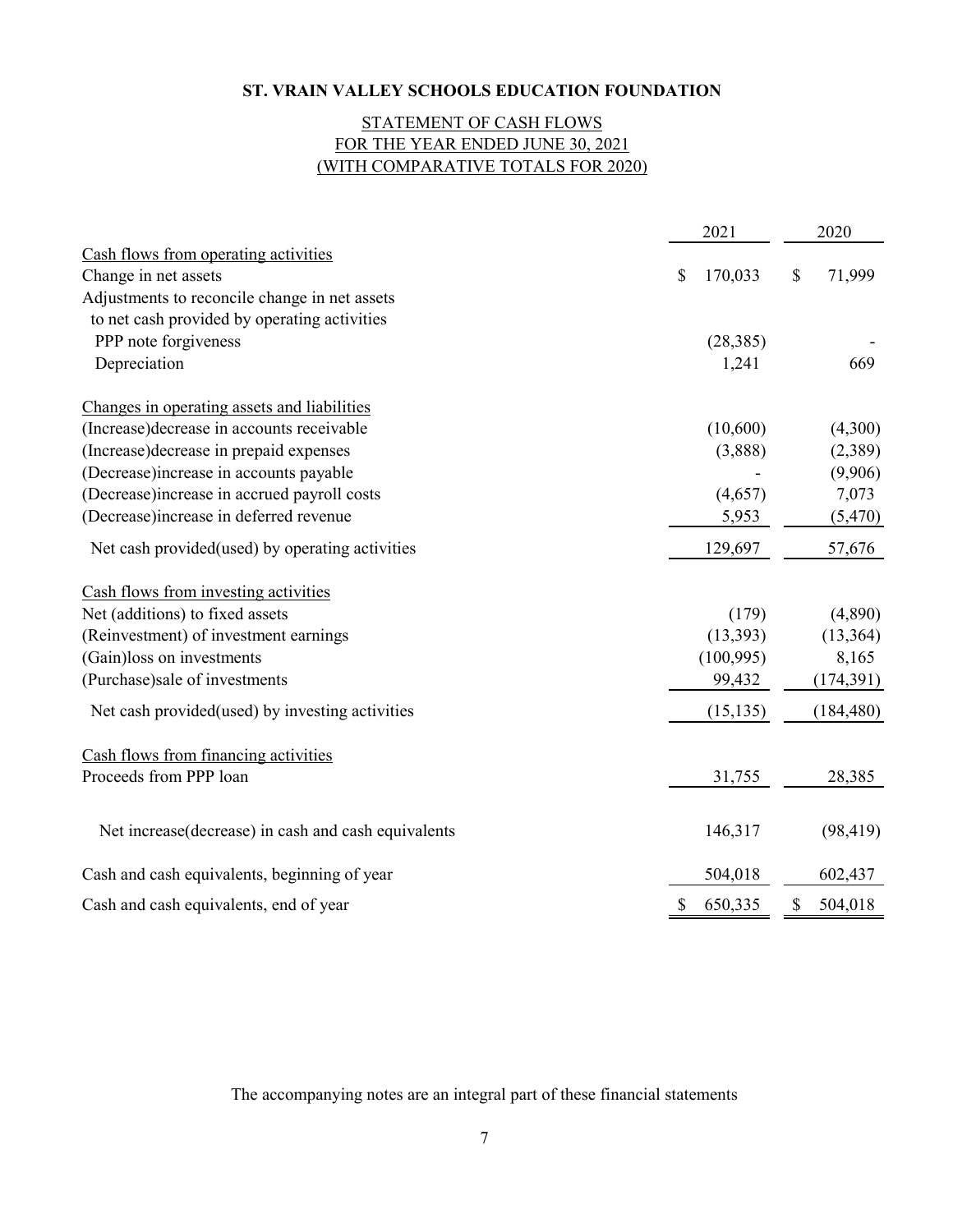#### NOTES TO FINANCIAL STATEMENTS JUNE 30, 2021

#### NOTE 1 - NATURE OF ACTIVITIES

The St. Vrain Valley Schools Education Foundation (the Organization) was formed in 1985 as a Colorado non-profit corporation. The purpose of the Organization is to provide resources and education opportunities, in partnership with the St. Vrain Valley School District and local communities, and to enhance student success and teacher excellence. Funding for the Organization is obtained through charitable contributions from interested parties, grant awards, and governmental grant awards.

#### NOTE 2 - SUMMARY OF SIGNIFICANT ACCOUNTING POLICIES AND PROCEDURES

1. Basis of Accounting

The financial statements of the Organization have been prepared on the accrual basis of accounting and accordingly reflect all significant receivables, payables, and other liabilities.

2. Basis of Presentation

The financial statements of the St. Vrain Valley Schools Education Foundation have been prepared in accordance with U.S. generally accepted accounting principles which require the Organization to report its financial position and activities according to the following net asset classifications:

**Net assets without donor restrictions**: Net assets that are not subject to donor-imposed restrictions and may be expended for any purpose in performing the primary objectives of the organization. These net assets may be used at the discretion of the Organization's management and board of directors.

**Net assets with donor restrictions**: Net assets subject to stipulations imposed by donors and grantors. Some donor restrictions are temporary in nature; those restrictions will be met by actions of the Organization or by the passage of time. Other donor restrictions are perpetual in nature, whereby the donor has stipulated that the funds be maintained in perpetuity.

Donor restricted contributions are reported as increases in net assets with donor restrictions. When a restriction expires, net assets are reclassified from net assets with donor restrictions to net assets without donor restrictions in the statement of activities.

Contributed property and equipment are recorded at fair value at the date of donation. Contributions with donor-imposed stipulations regarding how long the contributed assets must be used are recorded as net assets with donor restrictions; otherwise, the contributions are recorded as net assets without donor restrictions.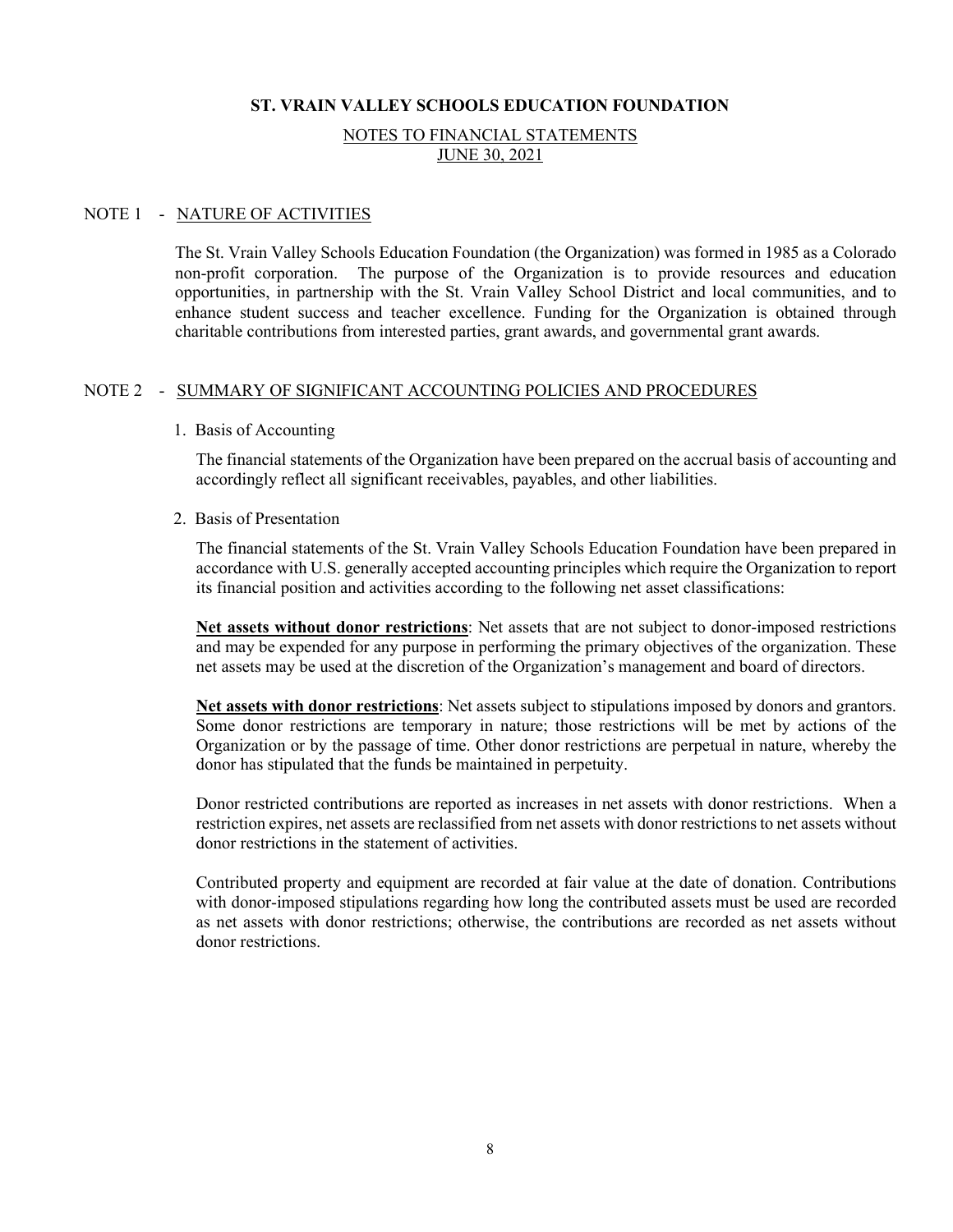#### NOTE 2 - SUMMARY OF SIGNIFICANT ACCOUNTING POLICIES AND PROCEDURES (Continued)

3. Cash, Cash Equivalents and Cash Held for Others

The Organization considers all unrestricted highly liquid investments with an initial maturity of less than three months to be cash and cash equivalents. Cash held for others represents cash held under a fiscal sponsor agreement. The following table provides a reconciliation of cash, cash equivalents and cash held for others reported within the statements of financial position that sum to the total of the same amount in the statement of cash flows:

| Description               | Amount    |
|---------------------------|-----------|
| Cash and cash equivalents | \$509,937 |
| Cash held for others      | 140.398   |
| Total                     | \$650,335 |

4. Revenue and Revenue Recognition

The Organization recognizes contributions when cash, securities or other assets; an unconditional promise to give; or a notification of a beneficial interest is received; conditional promises to give with a measurable performance barrier and a right of return are not recognized until the conditions on which they depend have been met.

5. Accounts Receivable

No allowance for doubtful accounts has been established. The Organization believes all accounts will be collected.

6. Capitalization and Depreciation

The Organization follows the practice of capitalizing all expenditures for furniture and equipment in excess of \$1,000. The fair value of donated assets is similarly capitalized. Depreciation of furniture and equipment is provided over the estimated useful lives of the respective assets on a straight-line basis.

7. Estimates

The preparation of financial statements in conformity with generally accepted accounting principles requires management to make estimates and assumptions that affect certain reported amounts and disclosures. Accordingly, actual results could differ from those estimates.

8. Income Taxes

The Organization has received an Internal Revenue Service exemption from federal income taxes under Section  $501(c)(3)$ . Accordingly, no provision or liability for income taxes has been provided in the accompanying financial statements.

9. Functional Reporting of Expenses

For the year ended June 30, 2021, the costs of providing the various programs and other activities have been summarized on a functional basis in the statement of activities. Accordingly, certain costs have been allocated among the programs and supporting services benefited. The allocations are determined by management on a rational and systematic basis. Salaries and benefits are allocated on a time and effort basis. All other expenses are allocated to the program or functional area benefited.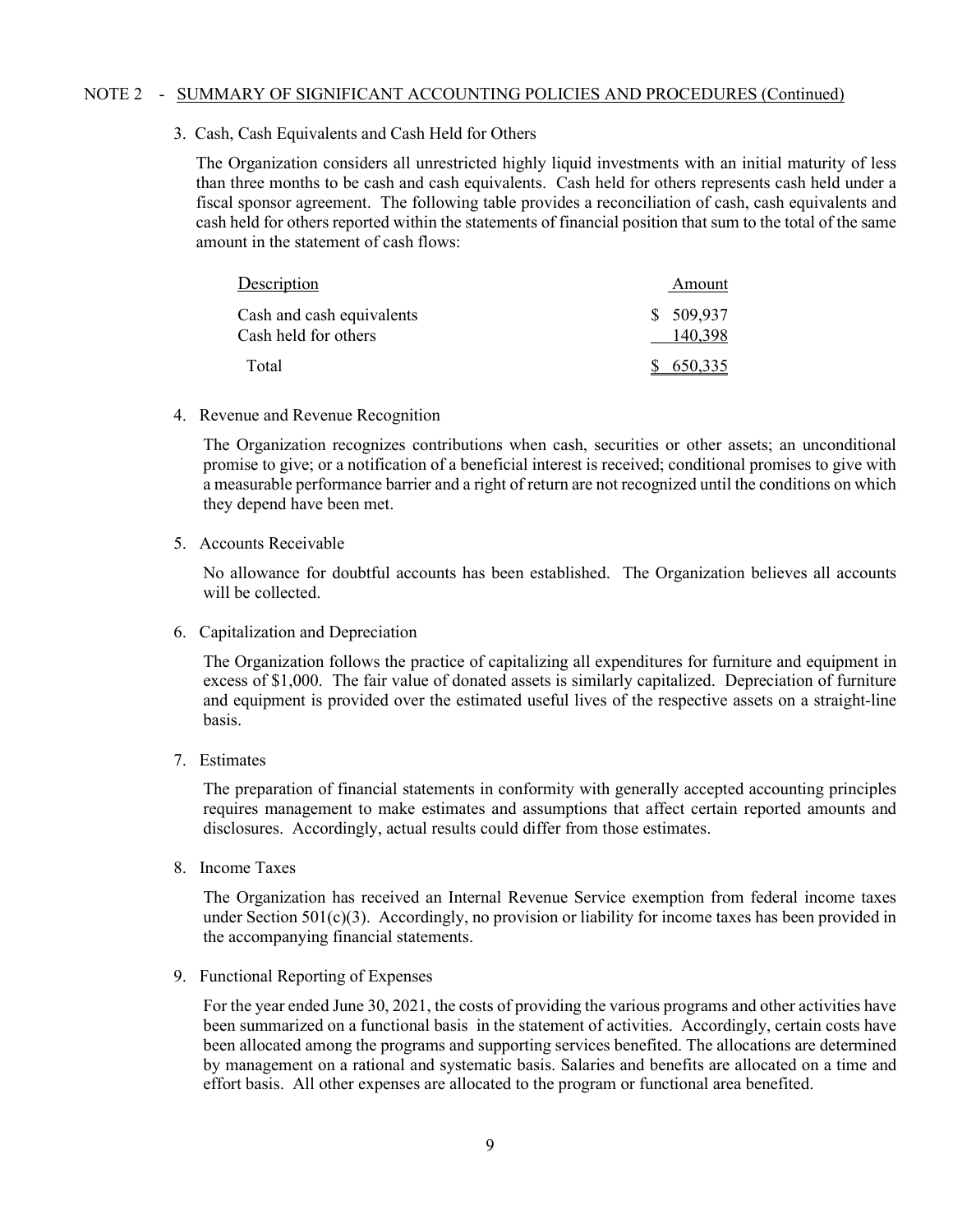### NOTE 2 - SUMMARY OF SIGNIFICANT ACCOUNTING POLICIES AND PROCEDURES (Concluded)

#### 10. Reclassifications

Certain accounts in the prior-year financial statements have been reclassified for comparative purposes to conform to the presentation in the current-year financial statements.

11. Summarized Prior-Year Information

The financial statements include certain prior-year summarized comparative information in total but not by net asset class. Such information does not include sufficient detail to constitute a presentation in conformity with generally accepted accounting principles. Accordingly, such information should be read in conjunction with the Organization's financial statements for the year ended June 30, 2020 from which the summarized information was derived.

12. Fair Value Measurements

The Organization follows the provisions of the Fair Value Measurements and Disclosures Topic of FASB ASC, which require use of a fair value hierarchy that prioritizes the inputs to valuation techniques used to measure fair value into three levels: quoted market prices in active markets for identical assets and liabilities (Level 1); inputs other than quoted market prices that are observable for the asset or liability, either directly or indirectly (Level 2); and unobservable inputs for the asset or liability (Level 3).

13. Revenue Recognition

The Organization recognizes contributions when cash, securities or other assets; an unconditional promise to give; or a notification of a beneficial interest is received; conditional promises to give with a measurable performance barrier and a right of return are not recognized until the conditions on which they depend have been met.

14. Subsequent Events

Management has evaluated subsequent events through February 14, 2022, the date the financial statements were available for distribution.

#### NOTE 3 - INVESTMENTS AND DONOR RESTRICTED ENDOWMENT

At year-end, investments are stated at their fair values based on quoted prices in active markets (all Level 1 measurements), and consist of:

| Description           | Amount    |
|-----------------------|-----------|
| Equities              | \$386,485 |
| Exchange traded funds | 138,882   |
| Fixed income          | 103,606   |
| Total                 | 628,973   |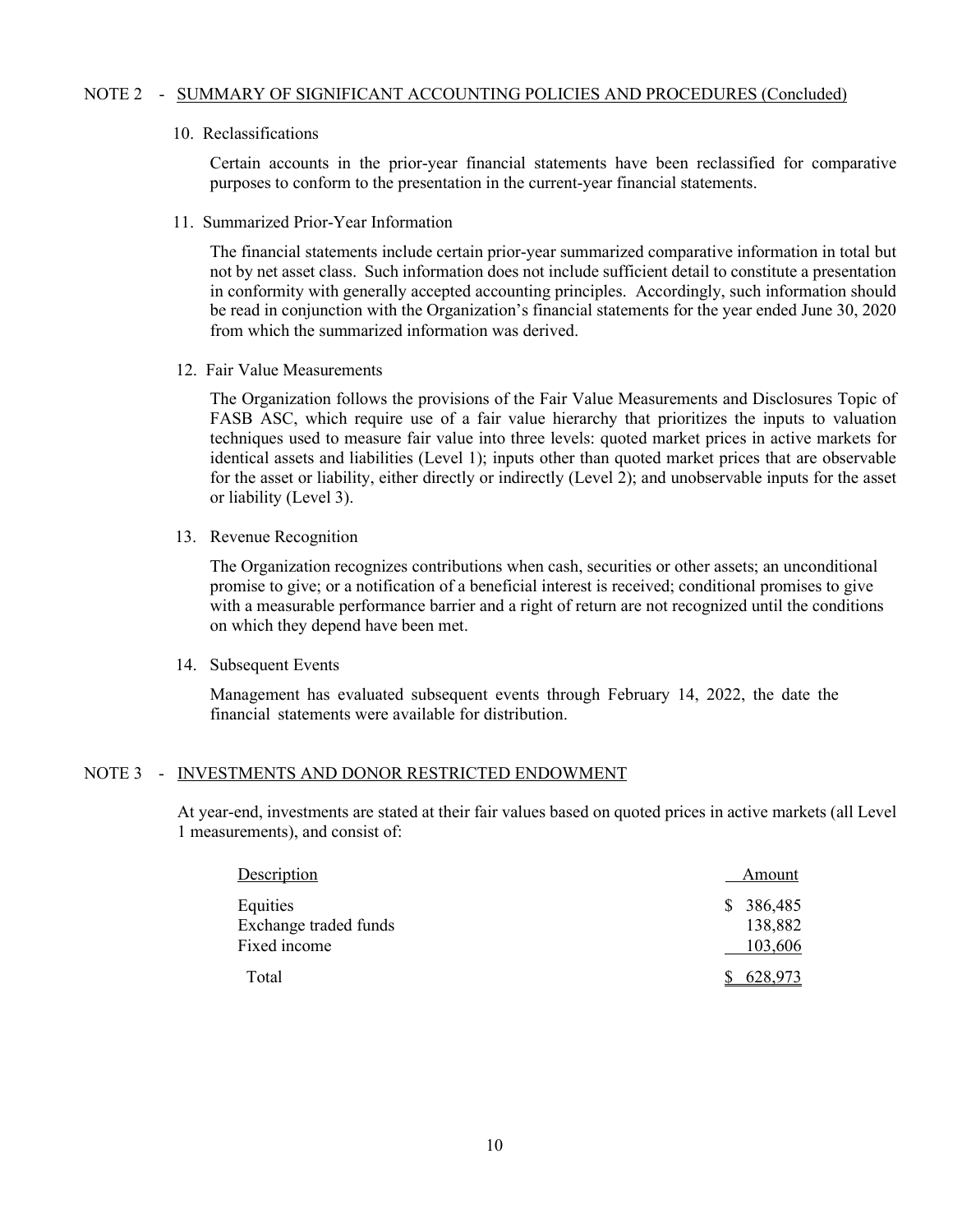#### NOTE 3 - INVESTMENTS AND DONOR RESTRICTED ENDOWMENT (Concluded)

| Description                                        | Other<br>Investments          | Scholarship<br>Endowment<br>Purpose<br>Restricted | Total<br>Investments          |
|----------------------------------------------------|-------------------------------|---------------------------------------------------|-------------------------------|
| Balance, beginning of year                         | \$531,185                     | 100,000                                           | 631,185<br>S.                 |
| Additions (withdrawals)                            | (38,500)                      |                                                   | (38,500)                      |
| Interest and dividends<br>Net appreciation<br>Fees | 13,393<br>106,404<br>(5, 410) |                                                   | 13,393<br>106,404<br>(5, 410) |
| Total investment return                            | 114,387                       |                                                   | 114,387                       |
| Balance, end of year                               | 607,072                       | 100,000                                           | 707,072                       |

Investment income and account activity is summarized as follows:

The Organization's endowment consists of donor-restricted endowment funds. As required by GAAP, net assets associated with endowment funds are classified and reported based on the existence or absence of donor-imposed restrictions. The end of year balance includes \$78,099 cash that is included in the cash balance on the Statement of Financial Position.

Additionally, the Organization earned \$812 of interest on its operating cash balances.

### NOTE 4 - PROPERTY AND EQUIPMENT

Property and equipment consist of:

| Description                    | Amount              |
|--------------------------------|---------------------|
| Furniture and equipment        | $\frac{1}{2}$ 7,298 |
| Less: accumulated depreciation | (2,018)             |
| Net property and equipment     | 5,280               |

Depreciation expense for the year was \$1,241.

### NOTE 5 - NOTE PAYABLE

On May 3, 2020, the Organization borrowed \$28,385 under the Payroll Protection Program (PPP). Congress established the PPP to provide relief to small businesses during the COVID-19 pandemic as part of the \$2 trillion Coronavirus Aid, Relief, And Economic Security (CARES) Act. The loans andaccrued interest are forgivable after eight weeks and up to 24 weeks, as long as the borrower uses the loan proceeds for eligible purposes. On November 25 2020, the loan was forgiven and the PPP proceeds are recognized as a contribution.

On February 2, 2021, the Organization borrowed an additional \$31,755 under the Payroll Protection Program (PPP). The unforgiven portion of the loan is payable over two years at an interest rate of 1%.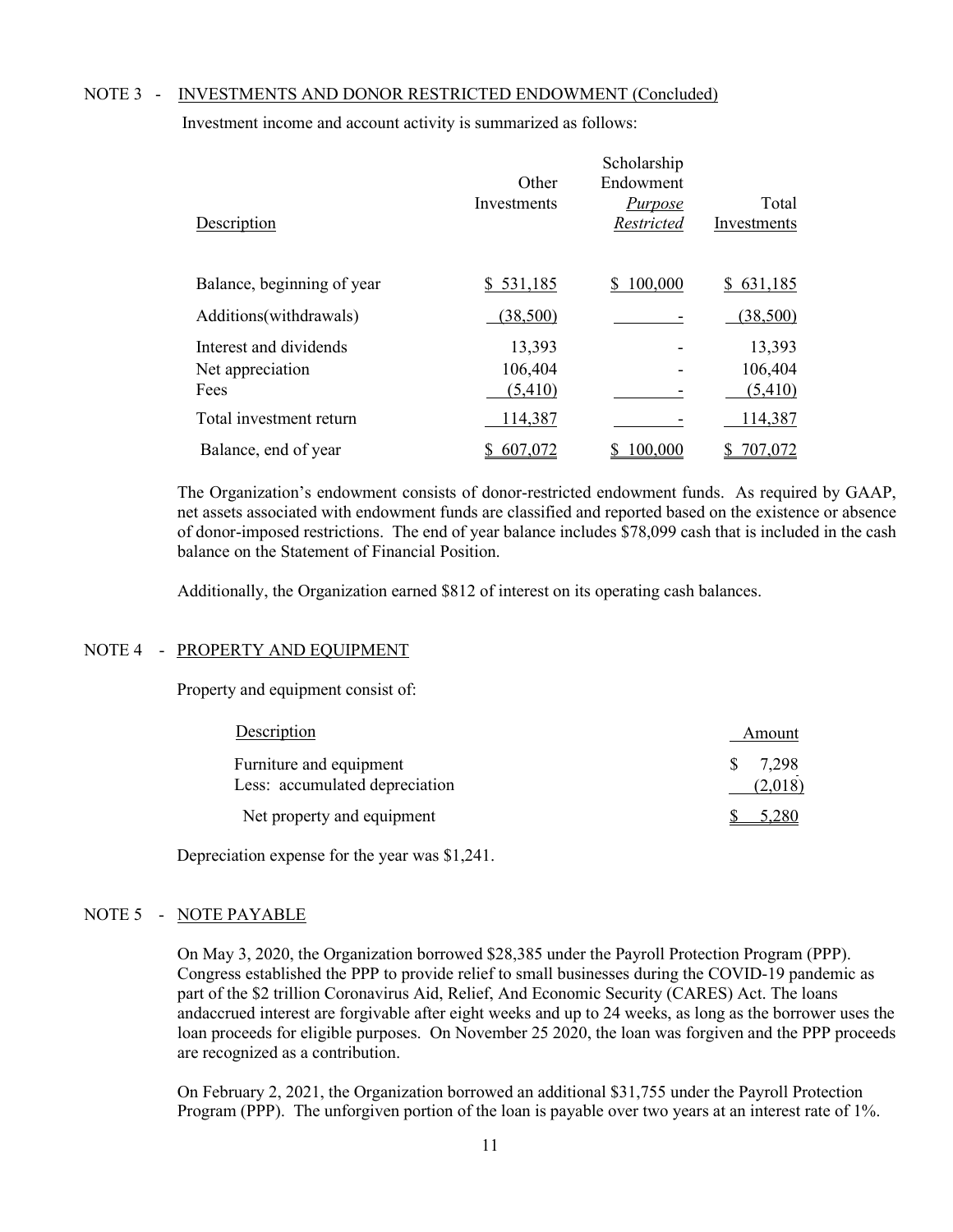### NOTE 6 - DONOR RESTRICTED NET ASSETS

Donor restricted net assets are available for the following purposes:

| <b>Description</b>                 | Amount    |
|------------------------------------|-----------|
| Scholarships                       | \$254,523 |
| Blue Mountain Elementary PTO       | 121,025   |
| Programs                           | 58,387    |
| 529 Jump                           | 24,833    |
| Grants                             | 9,614     |
| COVID19 Emergency Fund             | 8,725     |
| <b>Comcast Internet Essentials</b> | 5,209     |
| Total                              |           |

#### NOTE 7 - IN-KIND CONTRIBUTIONS

Donated services and materials are reflected in the accompanying statements at their estimated values at date of receipt. The value of donated services and materials include the donation of office space, utilities and technology from St. Vrain Valley School District as well as a variety of other donations. For the year ended, in-kind contributions consisted of:

| Description                 | Amount   |
|-----------------------------|----------|
| Event supplies              | \$23,329 |
| <b>Educational supplies</b> | 14,155   |
| Rent                        | 10,800   |
| Utilities                   | 6,200    |
| Technology                  | 3,590    |
| Printing                    | 380      |
| Total                       | 58,454   |

### NOTE 8 - NET ASSETS RELEASED FROM RESTRICTION

During the year, net assets were released from donor restrictions by incurring expenses satisfying the restricted purposes:

| Description                        | Amount    |
|------------------------------------|-----------|
| Saint Vrain Valley School District | \$113,725 |
| Scholarships                       | 94,272    |
| Grants                             | 51,861    |
| Blue Mountain Elementary PTO       | 47,566    |
| Programs                           | 41,215    |
| COVID19 Emergency Fund             | 20,440    |
| <b>Comcast Internet Essentials</b> | 792       |
| Other                              | 184       |
| Total                              |           |